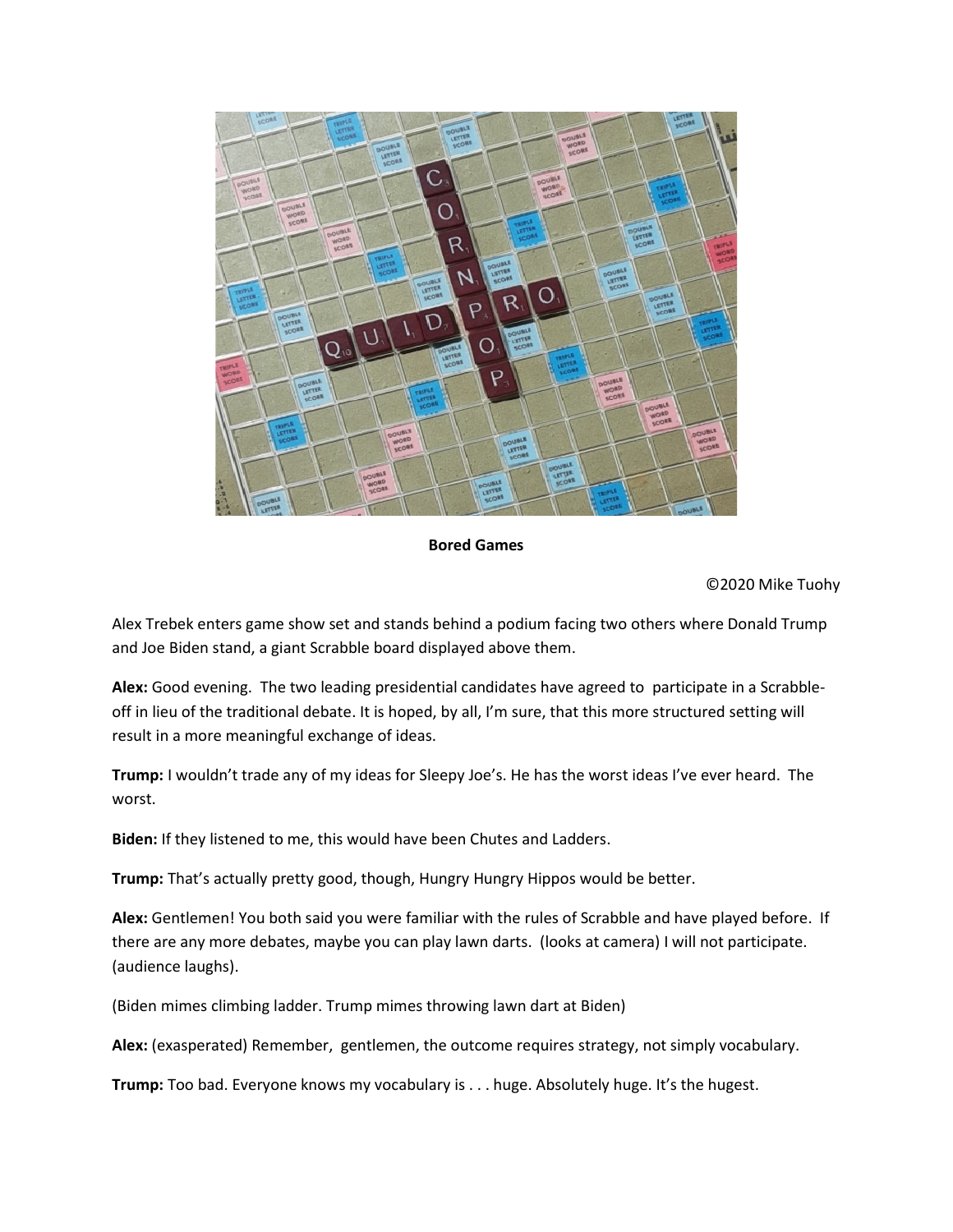Biden: (perplexed) Alex, I can't find my tiles.

Alex: The letters will be displayed on the touchscreen in front of you. You can rearrange them as needed with the touch of your finger. Then you drag your selection to the position on the board before you. It will all appear on the overhead display so the public can follow. We went over this in the practice run. Remember?

Joe: (smiling sheepishly) Oh, yeah! I remember now. I thought that was just one of those competency tests. Hand eye coordination and all that. What day it is. Who's president. That kind of stuff.

**Trump:** I'm on top of it, Alex. A lot like the bar top poker games at my casinos. All state of the art.

Alex: (looking at camera with a dubious smile) Great. Let's get started. Mr. President, you won the coin toss beforehand.

Trump: Of course I did. I'm not a loser.

Alex: Whatever you say. You go first.

(Electronic music plays as letters appear on overhead display. Buzzer sounds and Trump smirks triumphantly.)

Alex (sighing) Okay, so, what have we here?

Trump: Quidpro. So double letter on the Q, double word square, plus I used all my letters, that's gotta be at least a couple of hundred points.

Alex: (grimacing) I'm sorry, Mr. President, but that's not a word.

Trump: (combative) I use it all the time. You know, as in "Quidpro quo."

Biden: (smiling goofily) I got no problem with it. Kind of reminds me of the old Latin Mass. I'm a devout Catholic, you know. Been one all my life. Was an altar boy at Holy Rosary. Had a priest there, Father Callahan, nice fella but he had this wart on the side of his nose that looked like Eleanor Roosevelt. Hard drinkin' man. I remember one time—

Alex: (interupting) Well, our judges say if it's okay with you, we'll accept it. That's 108 points. Good start.

Trump: Really? It's gotta be more like two hundred. I mean, double word, double letter on the Q.

Biden: Come on, man! They have a computer.

Trump: (lower lip protruding) Fine. It's fine. Whole things rigged anyway.

Alex: All right then. Your turn, Mr. Vice-president.

Biden: Good, 'cause it sets me up for this. (Music plays as letters appear on board. Buzzer sounds).